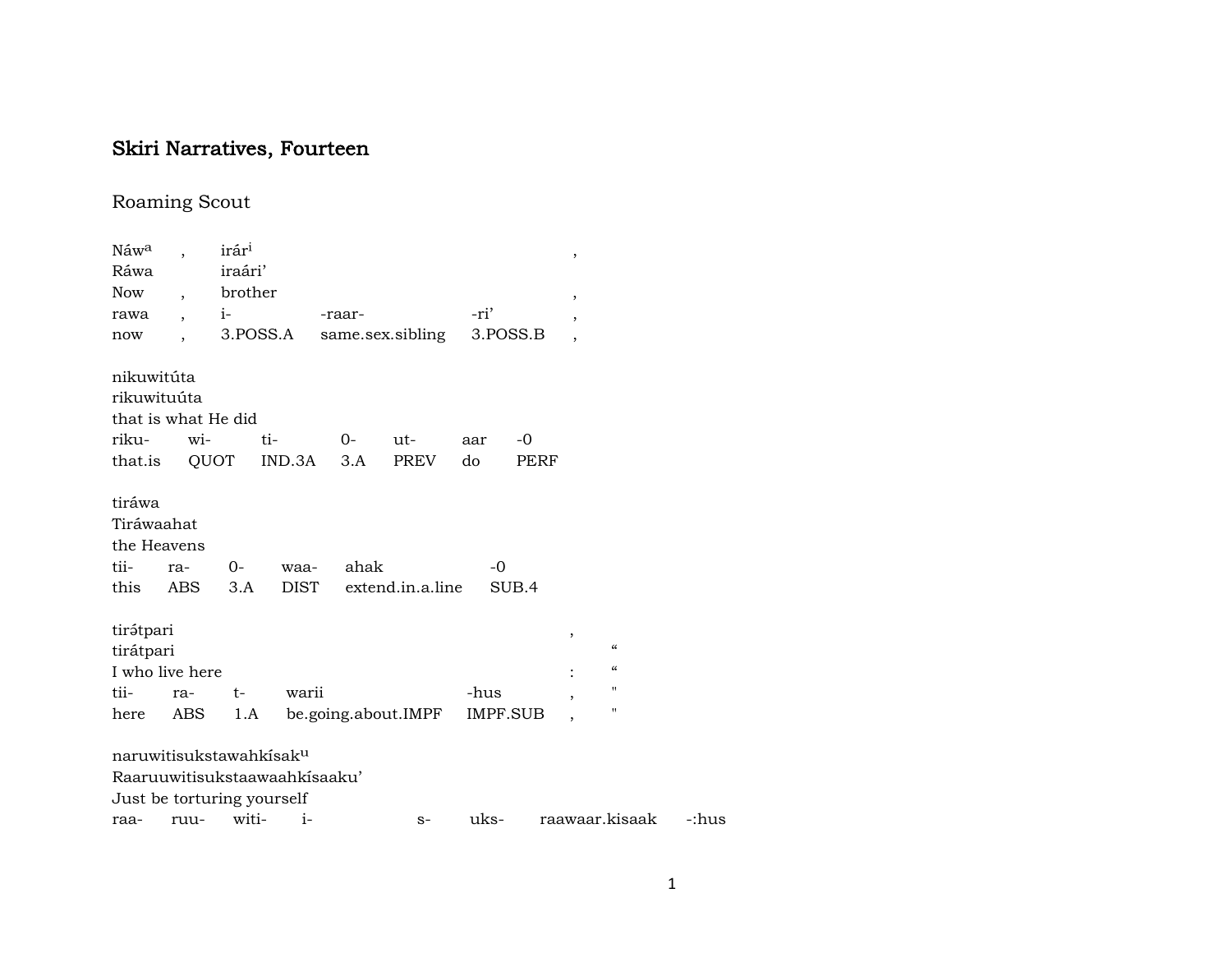| just                   | then  | REFL                                         | $CONT.1/2A$ 2.A      |            |                  | JUSS  |          | torture                  |      | <b>IMPF</b>   |             |
|------------------------|-------|----------------------------------------------|----------------------|------------|------------------|-------|----------|--------------------------|------|---------------|-------------|
|                        |       | Hiahariwisáwašit <sup>i</sup> t <sup>n</sup> |                      |            |                  |       |          |                          |      | $\, ,$        |             |
| н                      | Hi    |                                              | ahaariwisáwacitit    |            |                  |       |          |                          |      |               |             |
| Ţ<br>Н                 | And   |                                              | a war party went out |            |                  |       |          |                          |      |               |             |
| н.                     | hi    | ar-                                          | ra-                  | $0-$       | iriwis-          |       | awacitik |                          | $-0$ |               |             |
| н                      | and   | EV                                           | ABS                  | 3.A        | war.party        |       | go.out   |                          | PERF |               |             |
|                        |       |                                              |                      |            |                  |       |          |                          |      |               |             |
|                        |       | nakurišahikstarirúhši <sup>u</sup>           |                      |            |                  |       |          |                          |      |               |             |
|                        |       | rakuuricahikstarirúhci'u                     |                      |            |                  |       |          |                          |      |               |             |
|                        |       | there being a huge number of people          |                      |            |                  |       |          |                          |      |               |             |
| ra-                    | $O -$ | ku-                                          | uur-                 |            | icaahiks-        | raar- |          | riruhci                  |      | -u            |             |
| INF.A                  | 3.A   | INF.B                                        | PREV                 |            | person           | PL    |          | be.numerous              |      | SUB.D         |             |
|                        |       |                                              |                      |            |                  |       |          |                          |      |               |             |
|                        |       |                                              |                      |            |                  |       |          |                          |      |               |             |
|                        |       |                                              |                      |            |                  |       |          |                          |      |               |             |
|                        |       |                                              |                      |            |                  |       |          |                          |      |               |             |
|                        |       |                                              |                      |            |                  |       |          |                          |      |               |             |
|                        |       |                                              |                      |            |                  |       |          |                          |      |               |             |
|                        |       |                                              |                      |            |                  |       |          |                          |      |               |             |
| Náw <sup>a</sup>       |       | irár <sup>i</sup>                            |                      |            |                  |       |          | $\, ,$                   |      |               |             |
| Ráwa                   |       | iraári'                                      |                      |            |                  |       |          |                          |      |               |             |
| <b>Now</b>             |       | brother                                      |                      |            |                  |       |          | $\, ,$                   |      |               |             |
| rawa                   |       | $i-$                                         | -raar-               |            |                  | -ri'  |          | ,                        |      |               |             |
| now                    |       | 3.POSS.A                                     |                      |            | same.sex.sibling |       | 3.POSS.B | $\overline{\phantom{a}}$ |      |               |             |
|                        |       |                                              |                      |            |                  |       |          |                          |      |               |             |
| hiruirisikuhihaíwišatn |       |                                              |                      |            |                  |       |          |                          |      |               |             |
| hiru                   |       | irisikúhiihaa'iíwicat                        |                      |            |                  |       |          |                          |      |               |             |
| then                   |       | wherever it was they came upon it            |                      |            |                  |       |          |                          |      |               |             |
| hiruu                  | irii- | $si-$                                        | kuur-                | ra-        | 0-               | ir-   |          | ut-                      |      | raa.ii.wic.at | $-0$        |
| then                   | where | DU                                           | <b>DUB</b>           | <b>ABS</b> | 3.A              |       | PL.3A    | <b>PREV</b>              |      | come.upon     | <b>PERF</b> |

 $\overline{\phantom{a}}$ 

 $\overline{2}$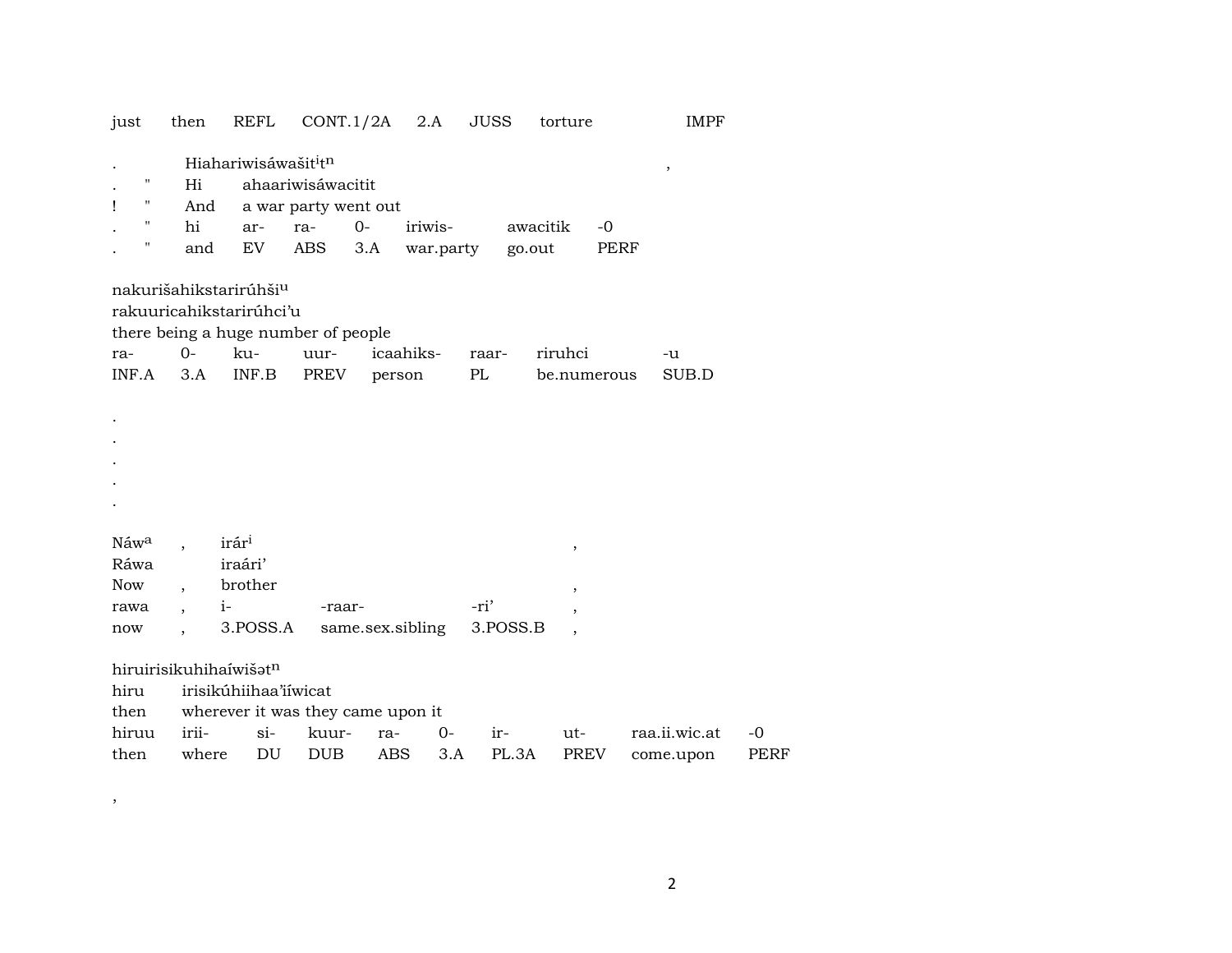|                          |        | hiruirisikuhihaíwišatn            |            |                   |       |              |         |               |             |
|--------------------------|--------|-----------------------------------|------------|-------------------|-------|--------------|---------|---------------|-------------|
| hiru                     |        | irisikúhiihaa'iíwicat             |            |                   |       |              |         |               |             |
| then                     |        | wherever it was they came upon it |            |                   |       |              |         |               |             |
| hiruu                    | irii-  | $si$ -                            | kuur-      | ra-               | $O -$ | ir-          | ut-     | raa.ii.wic.at | $-0$        |
| then                     | where  | DU                                | <b>DUB</b> |                   | ABS   | PL.3A<br>3.A | PREV    | come.upon     | <b>PERF</b> |
|                          |        |                                   |            |                   |       |              |         |               |             |
| $^\mathrm{,}$            |        |                                   |            |                   |       |              |         |               |             |
|                          |        |                                   |            |                   |       |              |         |               |             |
| ,                        |        |                                   |            |                   |       |              |         |               |             |
| $\overline{\phantom{a}}$ |        |                                   |            |                   |       |              |         |               |             |
| $\overline{\phantom{a}}$ |        |                                   |            |                   |       |              |         |               |             |
|                          |        |                                   |            |                   |       |              |         |               |             |
|                          |        | hiwihiruahaktakuáh <sup>u</sup>   |            |                   |       |              |         |               |             |
| hi                       | wihiru |                                   |            | ahaaktaku'aáhu'   |       |              |         |               |             |
| and                      | there  |                                   |            | a camp was coming |       |              |         |               |             |
| hi                       | wii-   | hiruu                             | ar-        | ra-               | $O -$ | $a-$         | aktaku- | $\mathbf{a}$  | -:hus       |
| and                      | now    | there                             | EV         | ABS               | 3.A   | PREV.3A      | group   | come          | <b>IMPF</b> |
|                          |        |                                   |            |                   |       |              |         |               |             |
| $\, ,$                   |        |                                   |            |                   |       |              |         |               |             |
|                          |        |                                   |            |                   |       |              |         |               |             |
|                          |        |                                   |            |                   |       |              |         |               |             |
|                          |        |                                   |            |                   |       |              |         |               |             |
|                          |        |                                   |            |                   |       |              |         |               |             |
|                          |        |                                   |            |                   |       |              |         |               |             |
|                          |        | hiwihiruahaktakuáh <sup>u</sup>   |            |                   |       |              |         |               |             |
| hi                       | wihiru |                                   |            | ahaaktaku'aáhu'   |       |              |         |               |             |
| and                      | there  |                                   |            | a camp was coming |       |              |         |               |             |
| hi                       | wii-   | hiruu                             | ar-        | ra-               | $O -$ | $a-$         | aktaku- | a             | -:hus       |
| and                      | now    | there                             | EV         | ABS               | 3.A   | PREV.3A      | group   | come          | <b>IMPF</b> |

3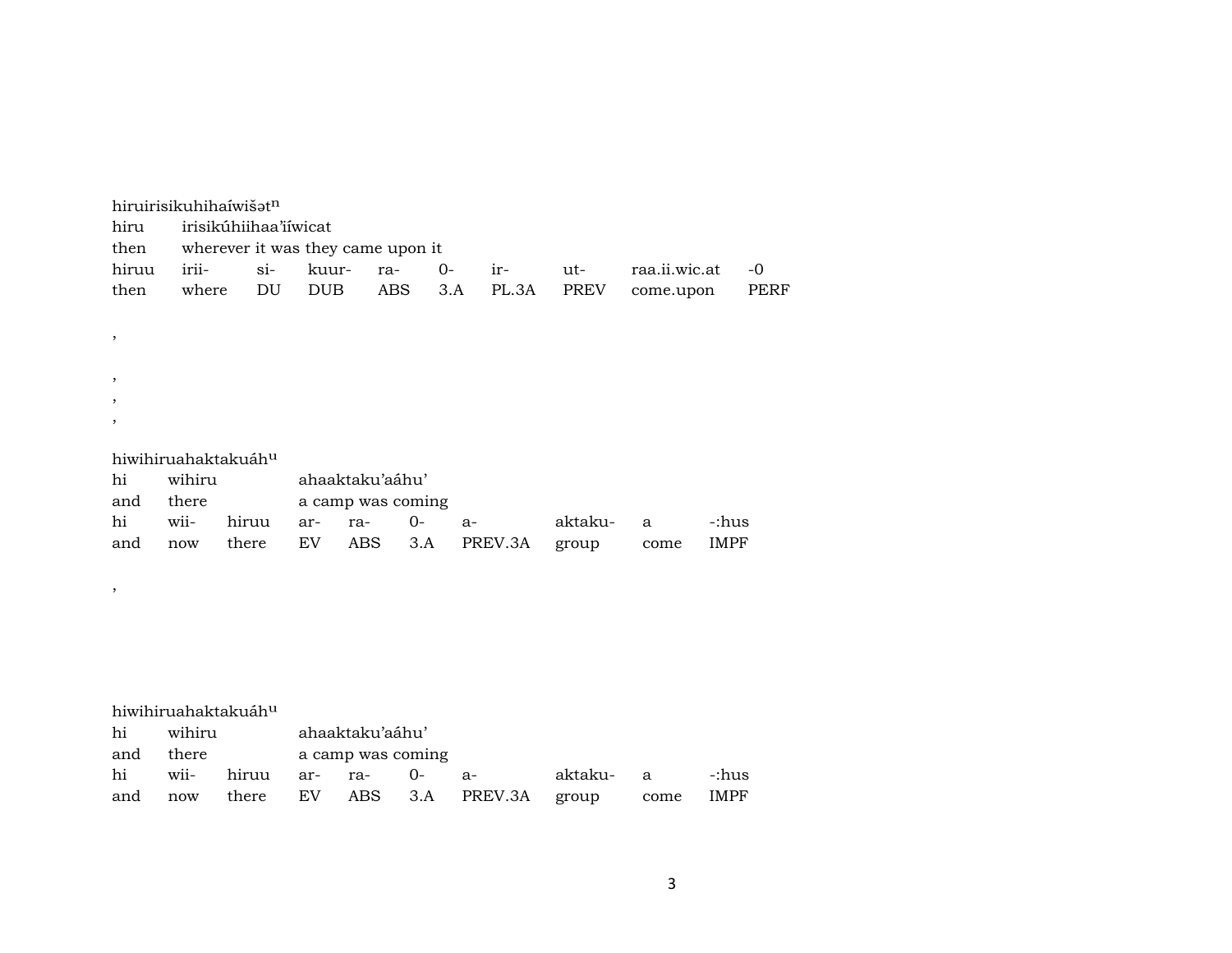| Kirikíris <sup>u</sup> |
|------------------------|
|                        |

- Kirikiírisu'  $\ddot{\phantom{a}}$
- The scouts
- kirik.kiir.his  $-u^{\prime}$
- scout **NOM**  $\ddot{\phantom{a}}$

iríahuk<sup>i</sup> irií'ahuuki the ones who were iriiarra- $O \mathbf 0$ -uk  $-i$ that EV ABS **DIST** SUB.2  $3.A$ be

hihiruahihkitasawáwik<sup>u</sup>

| hi | hiru ahihkitasawaáwiku' |                                                 |  |  |                                   |                                                                 |  |          |           |  |  |
|----|-------------------------|-------------------------------------------------|--|--|-----------------------------------|-----------------------------------------------------------------|--|----------|-----------|--|--|
|    |                         | and there they were lying here and there on top |  |  |                                   |                                                                 |  |          |           |  |  |
|    |                         |                                                 |  |  | hi hiruu ar- ra- 0- ir-  kita- sa |                                                                 |  | -waa -wi | -ka'uk -0 |  |  |
|    |                         |                                                 |  |  |                                   | and there EV ABS 3.A PL.3A on.top be.lying DIST SUB.L DIST PERF |  |          |           |  |  |

 $\cdot$ 

- $\cdot$
- $\cdot$
- $\bullet$
- $\bullet$

karawitiráit<sup>a</sup>

Karawitiiraá'iita

They did not know

|  |  | kara- wi- ti- 0- a- ir- raa.iita -0         |  |  |
|--|--|---------------------------------------------|--|--|
|  |  | NEG QUOT IND.3A 3.A PREV.3A PL.3A know PERF |  |  |

| Hiahírəs |  |
|----------|--|
|          |  |

- Hi ahiíras  $\mathbf{L}$
- And they ran  $\ddot{\phantom{a}}$
- hi ar- ra- $0$ iruur $as-i$  -0  $\cdot$

 $\,$ 

 $\cdot$ 

 $\ddot{\phantom{a}}$ 

 $\ddot{\phantom{a}}$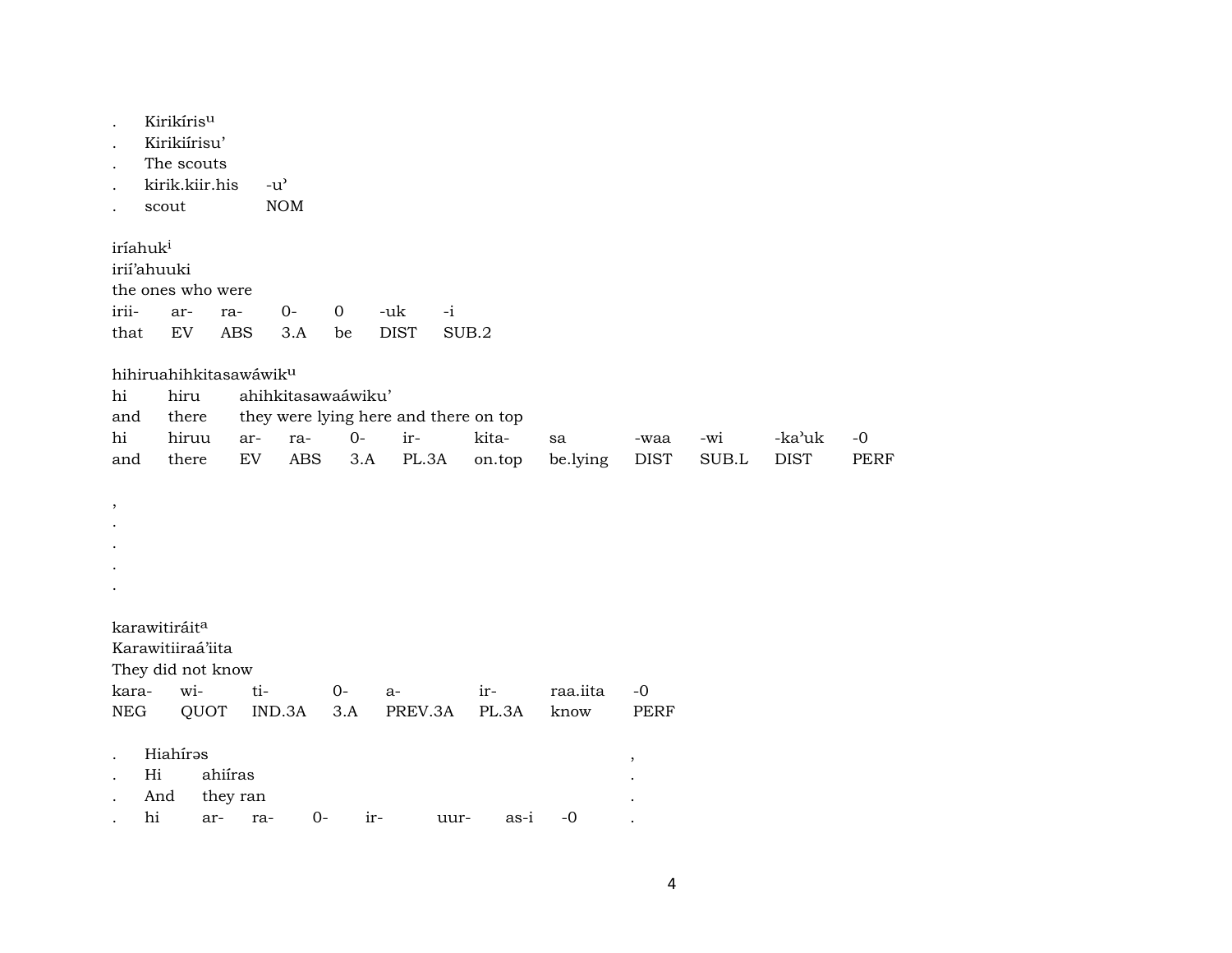3.A PL.3A EV ABS PREV PERF and run  $\sim 10$  $\mathcal{L}^{\pm}$ 

| askupírask <sup>i</sup><br>Ásku<br>One | piíraski<br>boy                                                                                                |                   | $\overline{\phantom{a}}$ | pákuht <sup>u</sup><br>pákuhtu'<br>long before |                                                                                                                                                                                                                                                                                                                     |               |
|----------------------------------------|----------------------------------------------------------------------------------------------------------------|-------------------|--------------------------|------------------------------------------------|---------------------------------------------------------------------------------------------------------------------------------------------------------------------------------------------------------------------------------------------------------------------------------------------------------------------|---------------|
| asku                                   | piiras-                                                                                                        | -kis              |                          | pakuht -u'                                     |                                                                                                                                                                                                                                                                                                                     |               |
| one                                    | boy                                                                                                            | DIM               |                          | be.old NOM                                     |                                                                                                                                                                                                                                                                                                                     |               |
|                                        | witarutikáukət <sup>n</sup><br>witaruútiiká'uukut                                                              |                   |                          |                                                |                                                                                                                                                                                                                                                                                                                     |               |
|                                        | he had gone into the center                                                                                    |                   |                          |                                                |                                                                                                                                                                                                                                                                                                                     |               |
|                                        | the contract of the contract of the contract of the contract of the contract of the contract of the contract o | $\mathbf{\Omega}$ | $\sim$ $\sim$            | $-1$                                           | $\frac{1}{2}$ $\frac{1}{2}$ $\frac{1}{2}$ $\frac{1}{2}$ $\frac{1}{2}$ $\frac{1}{2}$ $\frac{1}{2}$ $\frac{1}{2}$ $\frac{1}{2}$ $\frac{1}{2}$ $\frac{1}{2}$ $\frac{1}{2}$ $\frac{1}{2}$ $\frac{1}{2}$ $\frac{1}{2}$ $\frac{1}{2}$ $\frac{1}{2}$ $\frac{1}{2}$ $\frac{1}{2}$ $\frac{1}{2}$ $\frac{1}{2}$ $\frac{1}{2}$ | 1.1.1.1.1.1.1 |

|  |  |  | QUOT IND.3A 3.A EV PREV center get.into PERF . |  |
|--|--|--|------------------------------------------------|--|

 $\rm N$ áw $\rm ^a$ Ráwa

Now

rawa

now

## asiahirakawawútit<sup>n</sup>

 $\overline{\phantom{a}}$ 

|  | a si'ahiirakawaawuútit |  |  |  |  |                                                 |  |      |  |  |  |
|--|------------------------|--|--|--|--|-------------------------------------------------|--|------|--|--|--|
|  | and they killed them   |  |  |  |  |                                                 |  |      |  |  |  |
|  |                        |  |  |  |  | a si- ar- ra- 0- ir- ak-   ka.wa.ut.ik -waa -0  |  |      |  |  |  |
|  |                        |  |  |  |  | and DU EV ABS 3.A PL.3A PL.AN.3P kill.DIST DIST |  | PERF |  |  |  |

| irár <sup>i</sup> |                  |          | šápat <sup>n</sup> |
|-------------------|------------------|----------|--------------------|
| iraári'           |                  |          | Cápaat             |
| <b>brother</b>    |                  |          | Women              |
| $1 -$             | -raar-           | -ri'     | icapaak            |
| 3.POSS.A          | same.sex.sibling | 3.POSS.B | woman              |

| witikarisiahitatarúrikət <sup>n</sup> |  |
|---------------------------------------|--|
| witikari'                             |  |

si'ahiitattáruurikut

 $\ddot{\phantom{a}}$  $\ddot{\phantom{a}}$  $\mathbf{r}$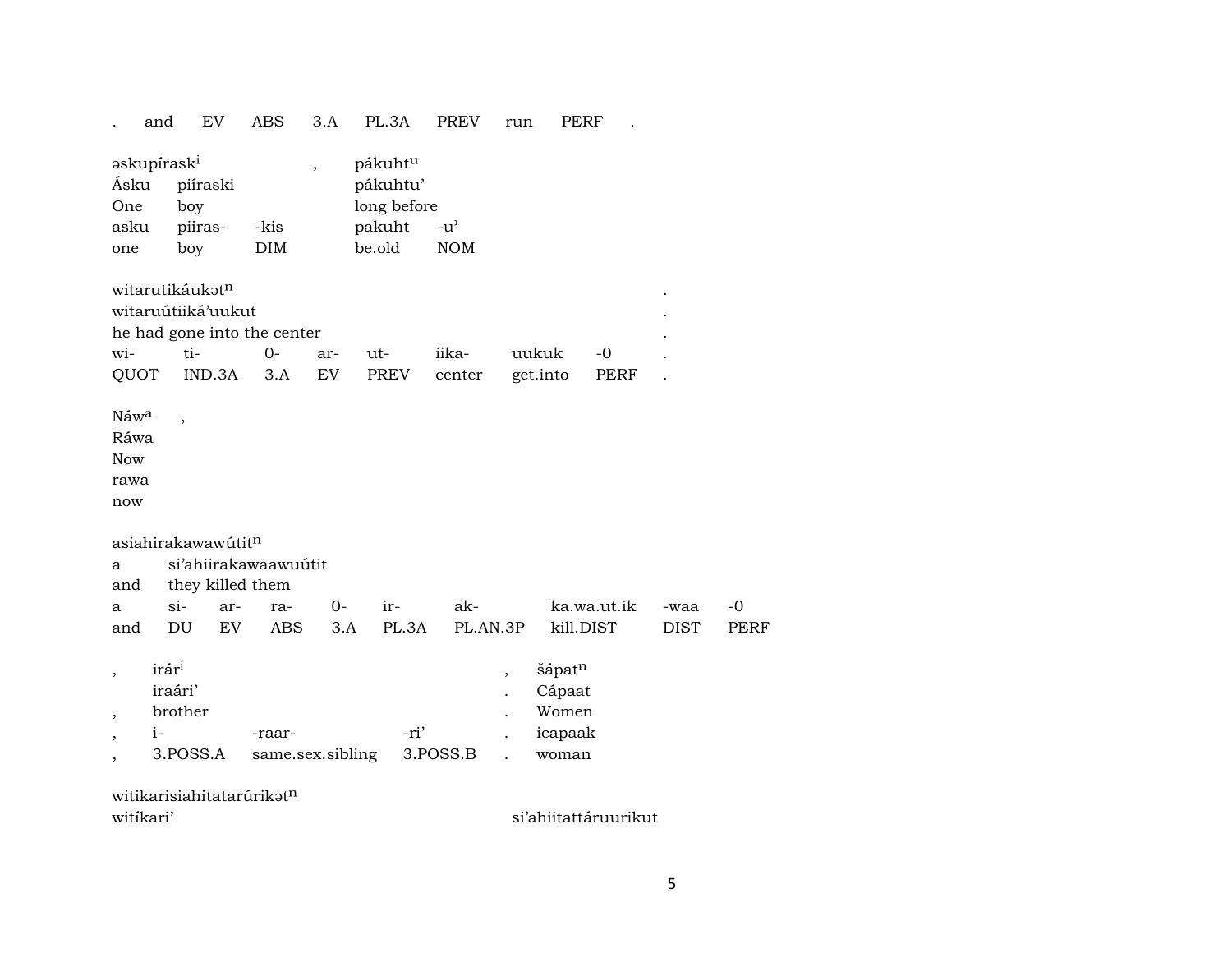| there were many                                                                                                   |                                                                                  |                                                     |                   |                       |                               |                     |                                                       | their capturing them                 |             |              |                    |                 |                     |                  |                     |
|-------------------------------------------------------------------------------------------------------------------|----------------------------------------------------------------------------------|-----------------------------------------------------|-------------------|-----------------------|-------------------------------|---------------------|-------------------------------------------------------|--------------------------------------|-------------|--------------|--------------------|-----------------|---------------------|------------------|---------------------|
| wi-<br>QUOT                                                                                                       | ti-<br>IND.3A                                                                    | $O-$<br>3.A                                         | kari              | be.numerous           | $-0$<br>PERF                  | $si-$<br>DU         | ar-<br>${\rm EV}$                                     | ra-<br><b>ABS</b>                    | $0-$<br>3.A | ir-<br>PL.3A | ut-<br><b>PREV</b> | ak-<br>PL.AN.3P | raar-<br>3PL.INAN.P | uurikuk<br>catch | $-0$<br><b>PERF</b> |
| $\boldsymbol{A}$<br>$\cdot$<br>$\mathbf A$<br>$\bullet$<br>And<br>$\bullet$<br>a<br>$\bullet$<br>and<br>$\bullet$ | iriahúki<br>the ones<br>irii-<br>that                                            | irii'ahuúki<br>ar-<br>${\rm EV}$                    | ra-<br><b>ABS</b> | $O -$<br>3.A          | 0<br>-uk<br><b>DIST</b><br>be | $-i$                | SUB.2                                                 | pita<br>piíta<br>men<br>wiita<br>man |             |              |                    |                 |                     |                  |                     |
| asiwitíhkutitn<br>a<br>and<br>a<br>and                                                                            | siwitihkuutit<br>they killed them<br>wi-<br>$si$ -<br>$\mathop{\rm DU}\nolimits$ | QUOT                                                | ti-<br>IND.3A     | $0-$<br>3.A           | ir-<br>PL.3A                  | kuut.ik<br>kill     | $-0$<br><b>PERF</b>                                   |                                      |             |              |                    |                 |                     |                  |                     |
| irár <sup>i</sup><br>Iraári'<br><b>Brother</b><br>$i-$<br>3.POSS.A                                                | -raar-                                                                           | same.sex.sibling                                    |                   | -ri'<br>3.POSS.B      | $\,$<br>$\cdot$               |                     |                                                       |                                      |             |              |                    |                 |                     |                  |                     |
| hirusiwitihkišahúr <sup>i</sup> tn<br>hiru<br>then<br>hiruu<br>then                                               | $si$ -<br>DU                                                                     | siwitihkicahurit<br>they scalped him<br>wi-<br>QUOT | ti-<br>IND.3A     | $0-$<br>3.A           | ir-<br>PL.3A                  | kica.hurik<br>scalp |                                                       | $-0$<br><b>PERF</b>                  |             |              |                    |                 |                     |                  |                     |
| Tahapakiahu<br>Tahapakí'aahu'<br>We say<br>ta-<br>IND.1/2A                                                        | $t-$<br>1.A                                                                      | rak-<br>$1/2$ .PL                                   |                   | waki.a<br>say.PL.IMPF | -:hus<br><b>IMPF</b>          | person              | šahiksíšahiks<br>cahiksícahiks<br>Indians<br>icaahiks | icaahiks<br>person                   |             |              |                    |                 |                     |                  |                     |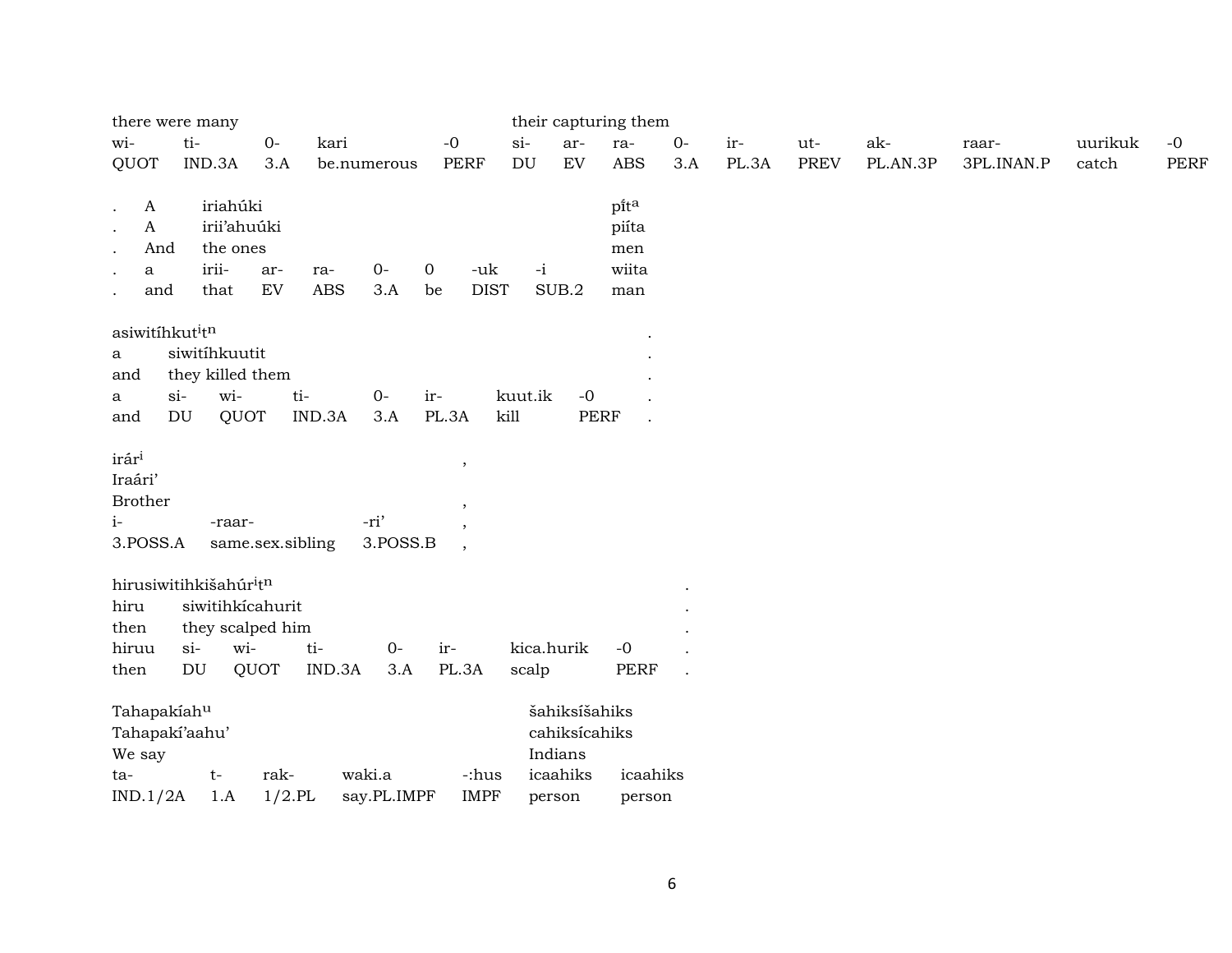| ,                         | sukskíšahur <sup>i</sup> t <sup>n</sup>  |                 |                         |                  |                          |             | ,                  |
|---------------------------|------------------------------------------|-----------------|-------------------------|------------------|--------------------------|-------------|--------------------|
| $\pmb{\zeta}\pmb{\zeta}$  | Sukskícahurit                            |                 |                         |                  |                          |             |                    |
| $\pmb{\zeta}\pmb{\zeta}$  | Scalp him                                |                 |                         |                  |                          |             | Ţ                  |
| "<br>$\overline{ }$       | i-                                       |                 | $S-$                    | uks-             | kica.hurik               | -0          |                    |
| н<br>,                    | CONT.1/2A                                |                 | 2.A                     | <b>JUSS</b>      | scalp                    | PERF        |                    |
|                           |                                          |                 |                         |                  |                          |             |                    |
| а                         |                                          | ristapakíahu    |                         |                  |                          |             |                    |
| A                         |                                          | ristapakí'aahu' |                         |                  |                          |             |                    |
| And                       | you (pl) say                             |                 |                         |                  |                          |             | $\epsilon\epsilon$ |
| a                         | rii-                                     | $S-$            | rak-                    |                  | waki.a                   | -:hus       | $^{\prime}$        |
| and                       | <b>ASSR</b>                              | 2.A             |                         | $1/2$ .PL        | say.PL.IMPF              | <b>IMPF</b> |                    |
|                           |                                          |                 |                         |                  |                          |             |                    |
| skiáp <sup>u</sup>        |                                          |                 | kišahúruks <sup>u</sup> |                  |                          |             |                    |
| ski'ápu                   |                                          |                 | kicahúruksu'            |                  |                          |             |                    |
| scalp                     | П<br>,                                   |                 |                         | a scalped person |                          |             |                    |
| ski'apu                   | $\mathbf{H}$<br>$\overline{\phantom{a}}$ |                 |                         | kica.hur.uk.his  | $-u^{\prime}$            |             |                    |
| scalp                     | П<br>$\overline{ }$                      |                 |                         | scalped.person   | NOM                      |             |                    |
|                           |                                          |                 |                         |                  |                          |             |                    |
| witikar <sup>i</sup>      |                                          |                 |                         |                  | ,                        |             |                    |
| Witíkakat                 |                                          |                 |                         |                  |                          |             |                    |
| It was cut up             |                                          |                 |                         |                  |                          |             |                    |
| wi-                       | ti-                                      | $O -$           |                         | ka.ukac.k        | -0                       |             |                    |
| QUOT                      | IND.3A                                   | 3.A             | cut.up                  |                  | PERF                     |             |                    |
|                           |                                          |                 |                         |                  |                          |             |                    |
| paksíškus <sup>u</sup>    |                                          |                 |                         | Náw <sup>a</sup> | $\overline{\phantom{a}}$ |             |                    |
| paksíckuusu'              |                                          |                 |                         | Ráwa             |                          |             |                    |
| the scalp                 |                                          |                 |                         | Now              |                          |             |                    |
| paks-                     | ickuus                                   | $-u^{\prime}$   |                         | rawa             |                          |             |                    |
| head                      | skin                                     | <b>NOM</b>      |                         | now              |                          |             |                    |
|                           |                                          |                 |                         |                  |                          |             |                    |
| hiruahakúsir <sup>a</sup> |                                          |                 |                         |                  |                          |             |                    |
| hiru                      | ahaakúsiira'                             |                 |                         |                  |                          |             |                    |
| then                      | they came running back                   |                 |                         |                  |                          |             |                    |
| hiruu                     | ar-<br>ra-                               | 0-              | - a-                    |                  | kusiir-                  | a           |                    |

 $\mbox{-}0$ 

 $\mathbf{u}$  $\mathbf{u}$  $\boldsymbol{\mathsf{H}}$  $\mathbf{u}$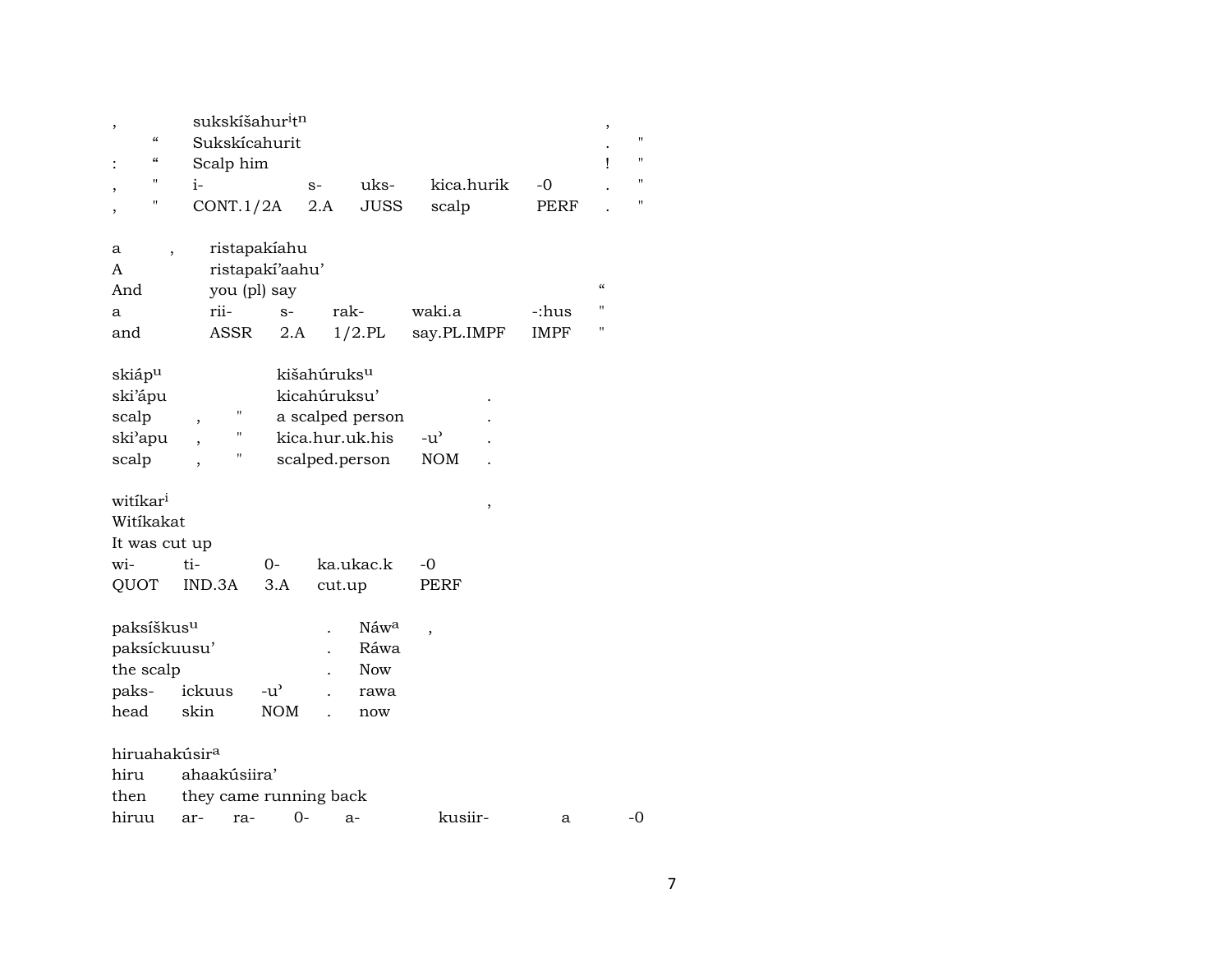| then                              |                                             | EV                                                     | <b>ABS</b>                 | 3.A                                      | PREV.3A      |                                 | group.to.run                                                  | come                                                                                                                | PERF                                                      |      |
|-----------------------------------|---------------------------------------------|--------------------------------------------------------|----------------------------|------------------------------------------|--------------|---------------------------------|---------------------------------------------------------------|---------------------------------------------------------------------------------------------------------------------|-----------------------------------------------------------|------|
|                                   |                                             | rúahakusir <sup>a</sup><br>Ruu'ahaákusiira'            |                            | Then they came running back              |              |                                 |                                                               |                                                                                                                     |                                                           |      |
|                                   | ruu-                                        | ar-                                                    | ra-                        | $0 -$                                    | $a-$         |                                 | kusiir-                                                       | a                                                                                                                   | $-0$                                                      |      |
|                                   | then                                        | <b>EV</b>                                              | <b>ABS</b>                 | 3.A                                      | PREV.3A      |                                 | group.to.run                                                  |                                                                                                                     | come                                                      | PERF |
|                                   | Ahawáku<br>Ahawáku'<br>He said<br>ar-<br>EV | ra-<br><b>ABS</b>                                      | $0-$<br>3.A                | waka'u<br>say                            | $-0$<br>PERF | pi̇̃ta<br>piíta<br>wiita<br>man | $\, ,$<br>a man<br>$\ddot{\cdot}$<br>$\overline{\phantom{a}}$ | $\boldsymbol{\zeta}\boldsymbol{\zeta}$<br>$\mathcal{C}\mathcal{C}$<br>"<br>$\pmb{\mathsf{H}}$<br>$\pmb{\mathsf{H}}$ | šápat <sup>n</sup><br>Cápaat<br>Woman<br>icapaak<br>woman |      |
| tírata<br>tíraata<br>tii-<br>this | this one<br>ra-<br>ABS                      | $0-$                                                   | at<br>3.A<br>go            | -a<br>SUB.1                              |              |                                 |                                                               |                                                                                                                     |                                                           |      |
|                                   | tatíriwaruksti                              |                                                        |                            |                                          |              |                                 |                                                               |                                                                                                                     |                                                           |      |
|                                   |                                             | tatirihwaáruksti'                                      |                            |                                          |              |                                 |                                                               |                                                                                                                     |                                                           |      |
| ta-                               |                                             | I have a holy one<br>$t-$                              | ir-                        |                                          | ri-          |                                 | uur-                                                          |                                                                                                                     | waarukstii                                                | $-0$ |
|                                   | IND.1/2A                                    | 1.A                                                    |                            | POSS.1/2A                                | PHYS.POSS    |                                 | POSS.A                                                        |                                                                                                                     | be.holy                                                   | PERF |
|                                   | Н<br>н<br>11<br>н<br>П                      | Hirukitkahahpákuhtu<br>Hiru<br>There<br>hiruu<br>there | Old Village<br>kitka.haar- | Kitkahaahpákuhtu'<br>earth.lodge.village |              | pakuht<br>be.old                | $-u^{\prime}$<br><b>NOM</b>                                   |                                                                                                                     |                                                           |      |

ahihihí $^{\rm u}$ ahiihiíhi'u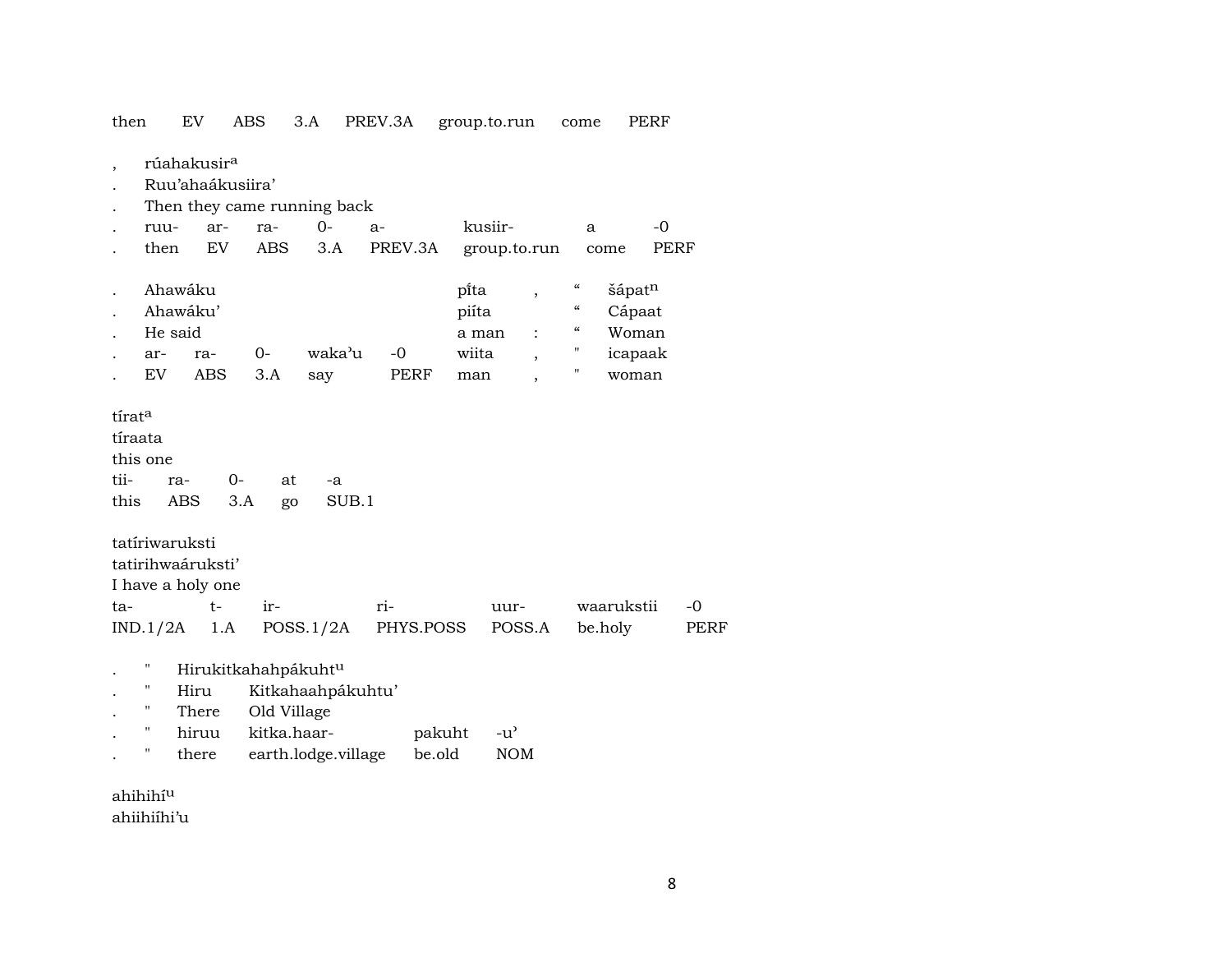|                                           | where it was                                                                   |            |            |             |            |               |             |            | $\, ,$                   |              |             |
|-------------------------------------------|--------------------------------------------------------------------------------|------------|------------|-------------|------------|---------------|-------------|------------|--------------------------|--------------|-------------|
| ar-                                       | ra-                                                                            | $0-$       | ir-        | ut-         | raa-       | ihii          | -u          |            | $^\mathrm{,}$            |              |             |
| EV                                        | <b>ABS</b>                                                                     | $3.A$      | <b>OBV</b> | <b>PREV</b> | way        | be.in.a.place |             | SUB.D      | $\overline{\phantom{a}}$ |              |             |
| šápatn<br>cápaat<br>icapaak<br>woman      | the woman                                                                      |            |            |             |            |               |             |            |                          |              |             |
|                                           | wisiriwarukstir <sup>u</sup><br>wisirihwaarukstiiru'<br>now they made her holy |            |            |             |            |               |             |            |                          |              |             |
| wii-                                      | $si-$                                                                          | ra-        | $0-$       | ir-         | waarukstii | ra'uk         | $-0$        |            |                          |              |             |
| now                                       | DU                                                                             | <b>ABS</b> | 3.A        | PL.3A       | be.holy    | make          | <b>PERF</b> |            |                          |              |             |
| Náwa<br>Ráwa<br><b>Now</b><br>rawa<br>now |                                                                                |            |            |             |            |               |             |            |                          |              |             |
|                                           | rusiahirušišíras <sup>a</sup><br>ruusi'ahiiruucicírasa'                        |            |            |             |            |               |             |            |                          |              |             |
|                                           | then they brought her                                                          |            |            |             |            |               |             |            |                          |              |             |
| ruu-                                      | $si$ -                                                                         | ar-        | ra-        | $0-$        | $a-$       | ir-           | ut-         | $i-$       | ciras-                   | $\mathbf{a}$ | $-0$        |
| then                                      | DU                                                                             | EV         | <b>ABS</b> | 3.A         | PREV.3A    | PL.3A         | PREV        | <b>SEQ</b> | COM                      | come         | <b>PERF</b> |
|                                           | Náwa                                                                           |            |            |             |            |               |             |            |                          |              |             |

- 
- . Ráwa
- . Now
- . rawa
- . now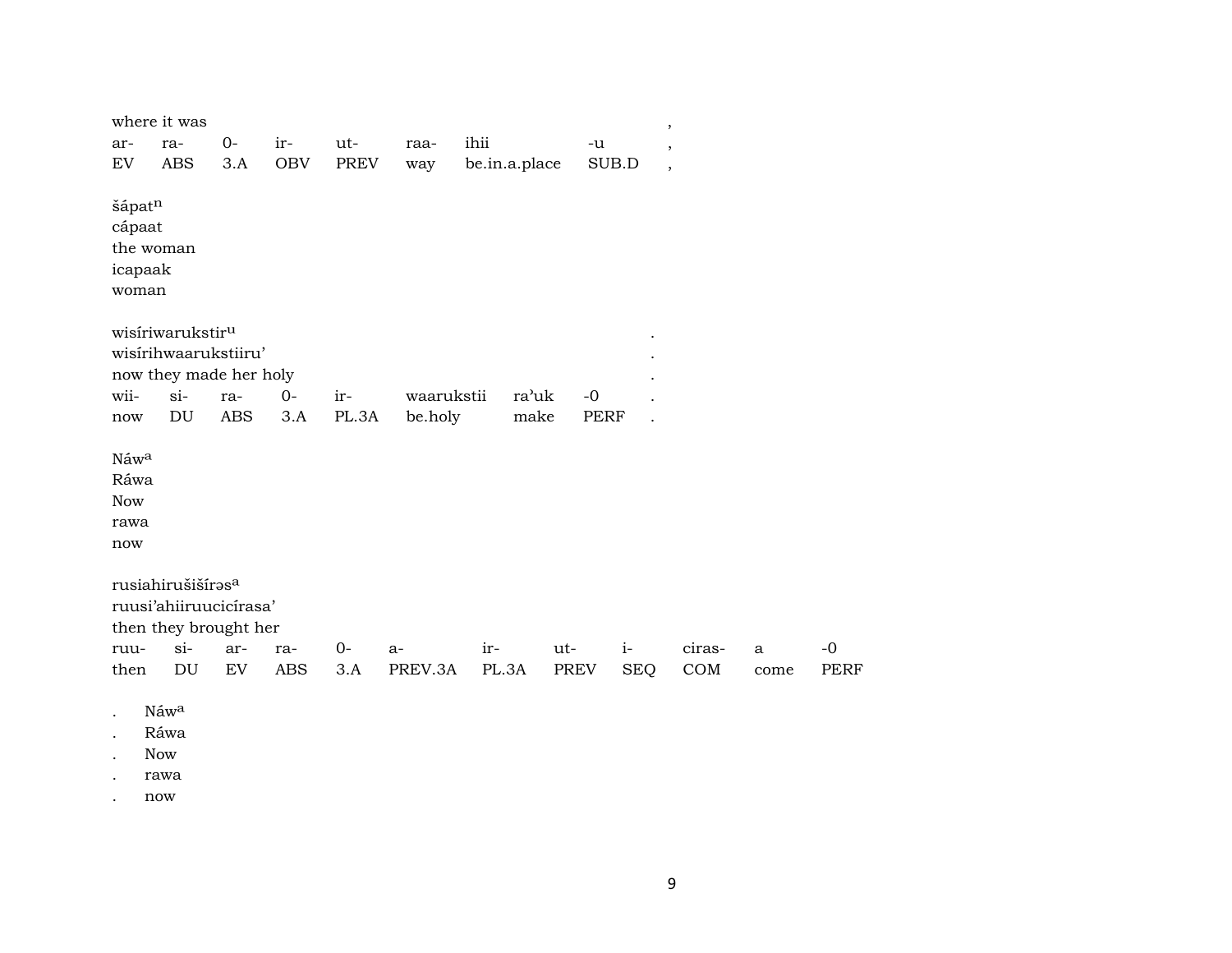|                      |                 | wisiriruširáspiša<br>wisiriiruuciráspica'<br>now they arrived with her |            |       |                        |         |       |       |             |         |             |        |             |             |
|----------------------|-----------------|------------------------------------------------------------------------|------------|-------|------------------------|---------|-------|-------|-------------|---------|-------------|--------|-------------|-------------|
| wii-                 | $si-$           |                                                                        | ra-        | $O -$ | $a-$                   |         | ir-   |       | ut-         |         | ciras-      | wic.a  |             | $-0$        |
| now                  |                 | DU                                                                     | <b>ABS</b> | 3.A   | PREV.3A                |         | PL.3A |       | <b>PREV</b> |         | COM         | arrive |             | <b>PERF</b> |
|                      |                 |                                                                        |            |       |                        |         |       |       |             |         |             |        |             |             |
|                      | $n_{ka}$        |                                                                        |            |       |                        |         |       |       |             |         |             |        |             |             |
| $\ddot{\phantom{0}}$ | Iíka'a          |                                                                        |            |       |                        |         |       |       |             |         |             |        |             |             |
|                      | Oh my           | $\overline{\phantom{a}}$                                               |            |       |                        |         |       |       |             |         |             |        |             |             |
|                      | iika'a          |                                                                        |            |       |                        |         |       |       |             |         |             |        |             |             |
|                      | oh.my           | $\overline{\phantom{a}}$                                               |            |       |                        |         |       |       |             |         |             |        |             |             |
|                      |                 |                                                                        |            |       |                        |         |       |       |             |         |             |        |             |             |
|                      |                 | witurahwararirúhš <sup>i</sup>                                         |            |       |                        |         |       |       |             |         |             |        |             |             |
|                      |                 | witurahwaraariruhci'                                                   |            |       |                        |         |       |       |             |         |             |        |             |             |
|                      |                 | there were many captives                                               |            |       |                        |         |       |       |             |         |             |        |             |             |
| wi-                  |                 | ti-                                                                    |            | $O -$ | uur-                   | rahwa-  |       | raar- |             | riruhci |             |        | -0          |             |
| QUOT                 |                 | IND.3A                                                                 |            | 3.A   | PREV                   | captive |       | PL    |             |         | be.numerous |        | <b>PERF</b> |             |
|                      |                 |                                                                        |            |       |                        |         |       |       |             |         |             |        |             |             |
|                      |                 |                                                                        |            |       |                        |         |       |       |             |         |             |        |             |             |
| $\pmb{\mathcal{I}}$  |                 |                                                                        |            |       |                        |         |       |       |             |         |             |        |             |             |
| 1                    |                 |                                                                        |            |       |                        |         |       |       |             |         |             |        |             |             |
|                      |                 |                                                                        |            |       |                        |         |       |       |             |         |             |        |             |             |
|                      |                 |                                                                        |            |       |                        |         |       |       |             |         |             |        |             |             |
|                      |                 |                                                                        |            |       |                        |         |       |       |             |         |             |        |             |             |
|                      |                 | witurahwararirúhs <sup>i</sup>                                         |            |       |                        |         |       |       |             |         |             |        |             |             |
|                      |                 | Witurahwaraaríruhci'                                                   |            |       |                        |         |       |       |             |         |             |        |             |             |
|                      |                 | There were many captives                                               |            |       |                        |         |       |       |             |         |             |        |             |             |
| wi-                  |                 | ti-                                                                    |            | $0-$  | uur-                   | rahwa-  |       | raar- |             | riruhci |             |        | -0          |             |
| QUOT                 |                 | IND.3A                                                                 |            | 3.A   | PREV                   | captive |       | PL    |             |         | be.numerous |        | PERF        |             |
|                      |                 |                                                                        |            |       |                        |         |       |       |             |         |             |        |             |             |
|                      | šápat           |                                                                        | a          |       | pírau                  |         |       |       |             |         |             |        |             |             |
| $\,$                 |                 |                                                                        |            |       | piíra'u'               |         |       |       |             |         |             |        |             |             |
|                      | cápaat<br>women |                                                                        | a<br>and   |       | children               |         |       |       |             |         |             |        |             |             |
|                      |                 |                                                                        |            |       |                        |         |       |       |             |         |             |        |             |             |
|                      |                 | icapaak                                                                | a          |       | piira<br>$-u^{\prime}$ |         |       |       |             |         |             |        |             |             |

 $10\,$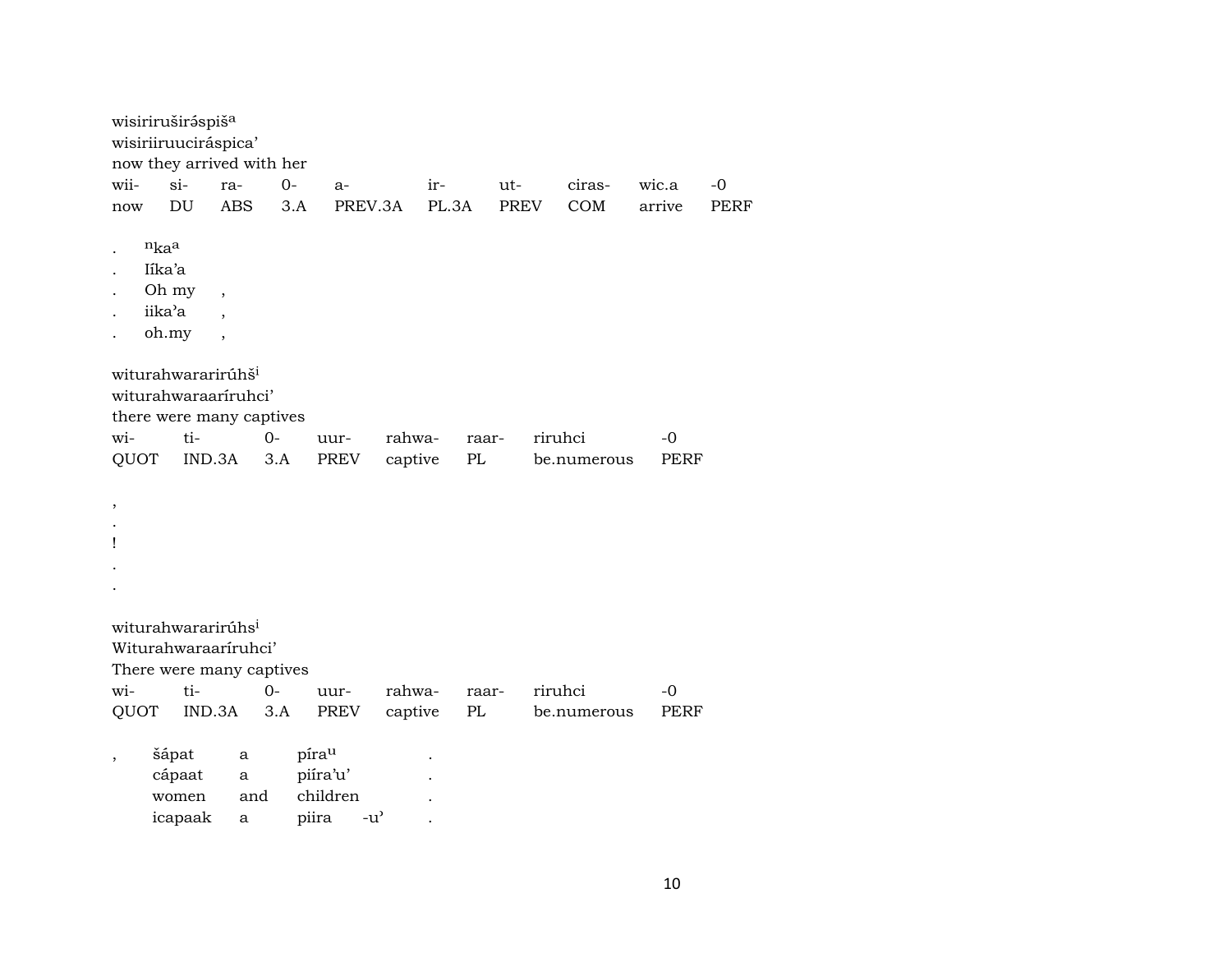|                                                                                      | woman                                                 | and                                 | child                                            |             | <b>NOM</b>                         |                    |                                                                |                     |                     |             |                 |                     |
|--------------------------------------------------------------------------------------|-------------------------------------------------------|-------------------------------------|--------------------------------------------------|-------------|------------------------------------|--------------------|----------------------------------------------------------------|---------------------|---------------------|-------------|-----------------|---------------------|
| Náw <sup>a</sup><br>Ráwa<br><b>Now</b><br>rawa<br>now                                | $\cdot$                                               | irári<br>iraári'<br>brother<br>$i-$ | 3.POSS.A                                         | -raar-      | same.sex.sibling                   | -ri'<br>3.POSS.B   | $^\mathrm{,}$<br>$\,$<br>$\overline{ }$                        |                     |                     |             |                 |                     |
| nikuwitíta<br>rikuwitiíta<br>that is what they did<br>riku-<br>that.is               | wi-<br>QUOT                                           |                                     | ti-<br>IND.3A                                    | $0-$<br>3.A | ir-<br>PL.3A                       | ut-<br><b>PREV</b> | aar<br>do                                                      | $-0$<br><b>PERF</b> | ,<br>$\cdot$        |             |                 |                     |
| wisiahirətáriwiša<br>wisi'ahiirattáriwica'<br>they brought them to it<br>wii-<br>now | $si-$<br>$\mathop{\rm DU}\nolimits$                   | ar-<br>EV                           | ra-<br><b>ABS</b>                                | $0-$<br>3.A | a-<br>PREV.3A                      | ir-<br>PL.3A       | ak-                                                            | PL.AN.3P            | raar-<br>3PL.INAN.P | ri-<br>PORT | wic.a<br>arrive | $-0$<br><b>PERF</b> |
| iriahakitkaháhku<br>irii'ahakitkahaahku<br>irii-<br>where                            | ar-<br>EV                                             | ra-<br>ABS                          | where the earth lodge village was<br>$0-$<br>3.A |             | kitka.haar-<br>earth.lodge.village |                    | kus<br>be sitting                                              | $-0$<br>SUB.4       |                     |             |                 |                     |
| Náwa<br>Ráwa<br>Now<br>rawa<br>now                                                   | $\overline{ }$<br>$\overline{\phantom{a}}$<br>$\cdot$ | irári<br>iraári'<br>brother<br>$i-$ | 3.POSS.A                                         | -raar-      | same.sex.sibling                   | -ri'<br>3.POSS.B   | $^\mathrm{^\mathrm{o}}$<br>$\overline{\phantom{a}}$<br>$\cdot$ |                     |                     |             |                 |                     |
| wirarakiskawáwah <sup>i</sup>                                                        |                                                       |                                     |                                                  |             |                                    |                    |                                                                |                     |                     |             |                 |                     |

wiraraakiskawaáwaahi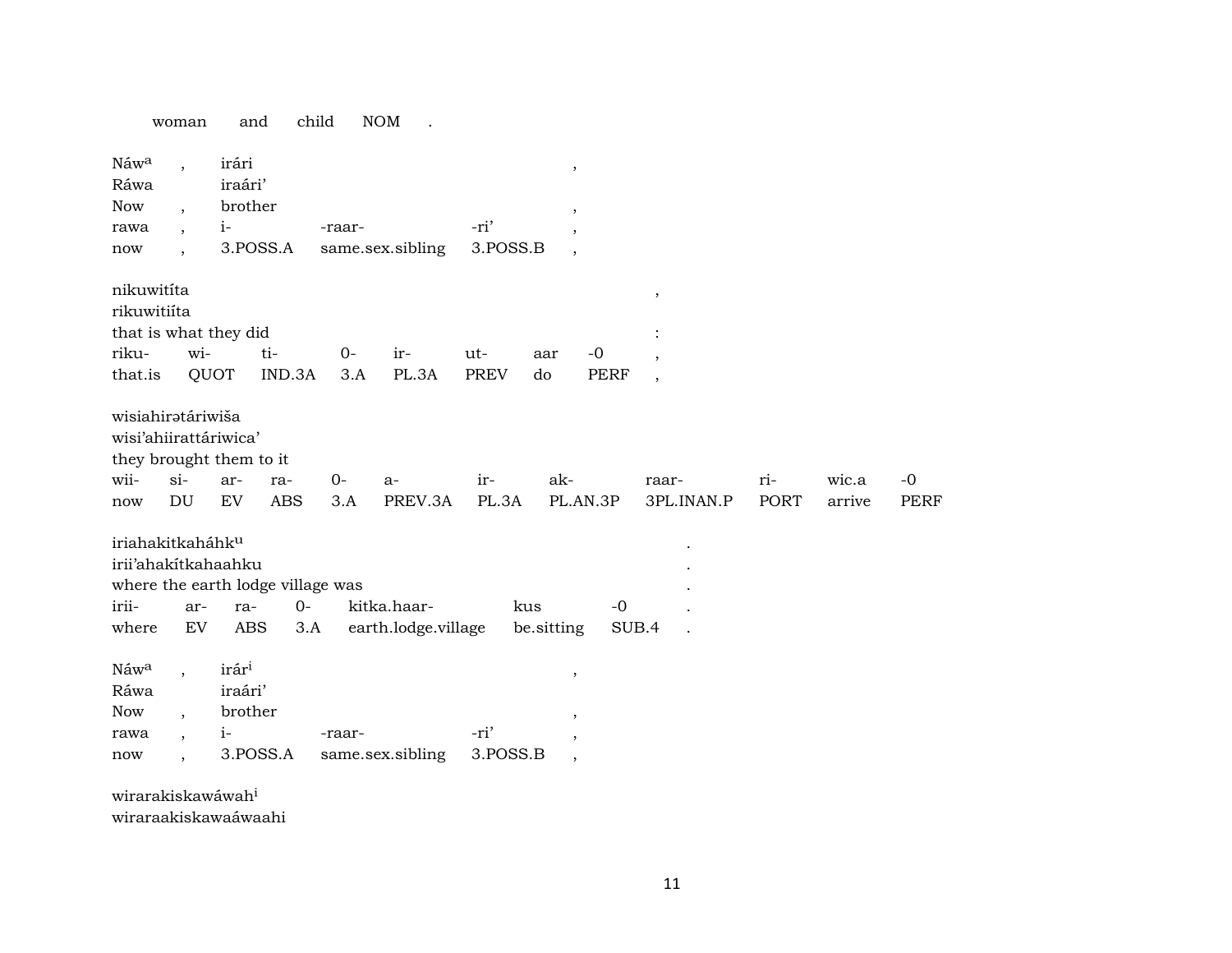|                        |                                        | when there was celebrating |                          |                    |                                        |                  |      |          |   |     |
|------------------------|----------------------------------------|----------------------------|--------------------------|--------------------|----------------------------------------|------------------|------|----------|---|-----|
| wii-                   | ra-                                    | $O -$                      |                          | raa.kiiskawaah     |                                        | -waa             | -i   |          |   |     |
| now                    | <b>ABS</b>                             | 3.A                        |                          | celebrate          |                                        | <b>DIST</b>      |      | SUB.2    |   |     |
|                        |                                        |                            |                          |                    |                                        |                  |      |          |   |     |
| hikiširík <sup>u</sup> |                                        |                            |                          |                    |                                        |                  |      | $\, ,$   |   |     |
| hi                     | kici                                   | riíku                      |                          |                    |                                        |                  |      |          |   |     |
| and                    | but                                    |                            | there he sat             |                    |                                        |                  |      |          |   |     |
| hi                     | kici                                   | ri-                        |                          | 0-                 | kus                                    |                  | -0   |          |   |     |
| and                    | but                                    |                            | CONT.3A                  | 3.A                |                                        | be.sitting       | PERF |          |   |     |
|                        |                                        |                            |                          |                    |                                        |                  |      |          |   |     |
|                        | Hupiríkuš <sup>u</sup><br>Huupiríkucu' |                            | $\overline{\phantom{a}}$ |                    | Hupiríkuš <sup>u</sup><br>Huupiríkucu' |                  |      | ,        |   |     |
|                        | Morning Star                           |                            | $\ddot{\phantom{0}}$     |                    | Morning Star                           |                  |      |          |   |     |
| huupirik               |                                        | -kucuu                     |                          | huupirik           |                                        | -kucuu           |      |          |   |     |
| star                   |                                        | <b>AUG</b>                 |                          | star               |                                        | <b>AUG</b>       |      |          |   |     |
|                        |                                        |                            |                          |                    |                                        |                  |      |          |   |     |
| witik <sup>u</sup>     |                                        |                            |                          |                    |                                        |                  |      |          |   |     |
| witiíku                |                                        |                            |                          |                    |                                        |                  |      |          |   |     |
|                        | there he sat                           |                            |                          |                    |                                        |                  |      |          |   |     |
| wi-                    | ti-                                    |                            | $O -$                    | kus                |                                        | -0               |      |          |   |     |
| QUOT                   |                                        | IND.3A                     | 3.A                      | be sitting         |                                        | PERF             |      |          |   |     |
|                        |                                        |                            |                          |                    |                                        |                  |      |          |   |     |
| Náwa                   |                                        | irár <sup>i</sup>          |                          |                    |                                        |                  |      |          | , | a   |
| Ráwa                   |                                        | iraári'                    |                          |                    |                                        |                  |      |          |   | a   |
| <b>Now</b>             | $\overline{\phantom{a}}$               | brother                    |                          |                    |                                        |                  |      |          | , | and |
| rawa                   |                                        | $i-$                       |                          | -raar-             |                                        |                  | -ri' |          |   | a   |
| now                    |                                        | 3.POSS.A                   |                          |                    |                                        | same.sex.sibling |      | 3.POSS.B |   | and |
|                        |                                        |                            |                          |                    |                                        |                  |      |          |   |     |
| ahírapara              |                                        |                            |                          |                    |                                        |                  |      |          | , |     |
|                        | ahiraahpaára                           |                            |                          |                    |                                        |                  |      |          |   |     |
| ar-                    | they all hid<br>ri-                    |                            | $0-$                     |                    |                                        |                  |      | -0       |   |     |
| EV                     | CONT.3A                                |                            | 3.A                      | raar-<br>PL.INDV.A |                                        | paar.aar<br>hide |      | PERF     |   |     |
|                        |                                        |                            |                          |                    |                                        |                  |      |          |   |     |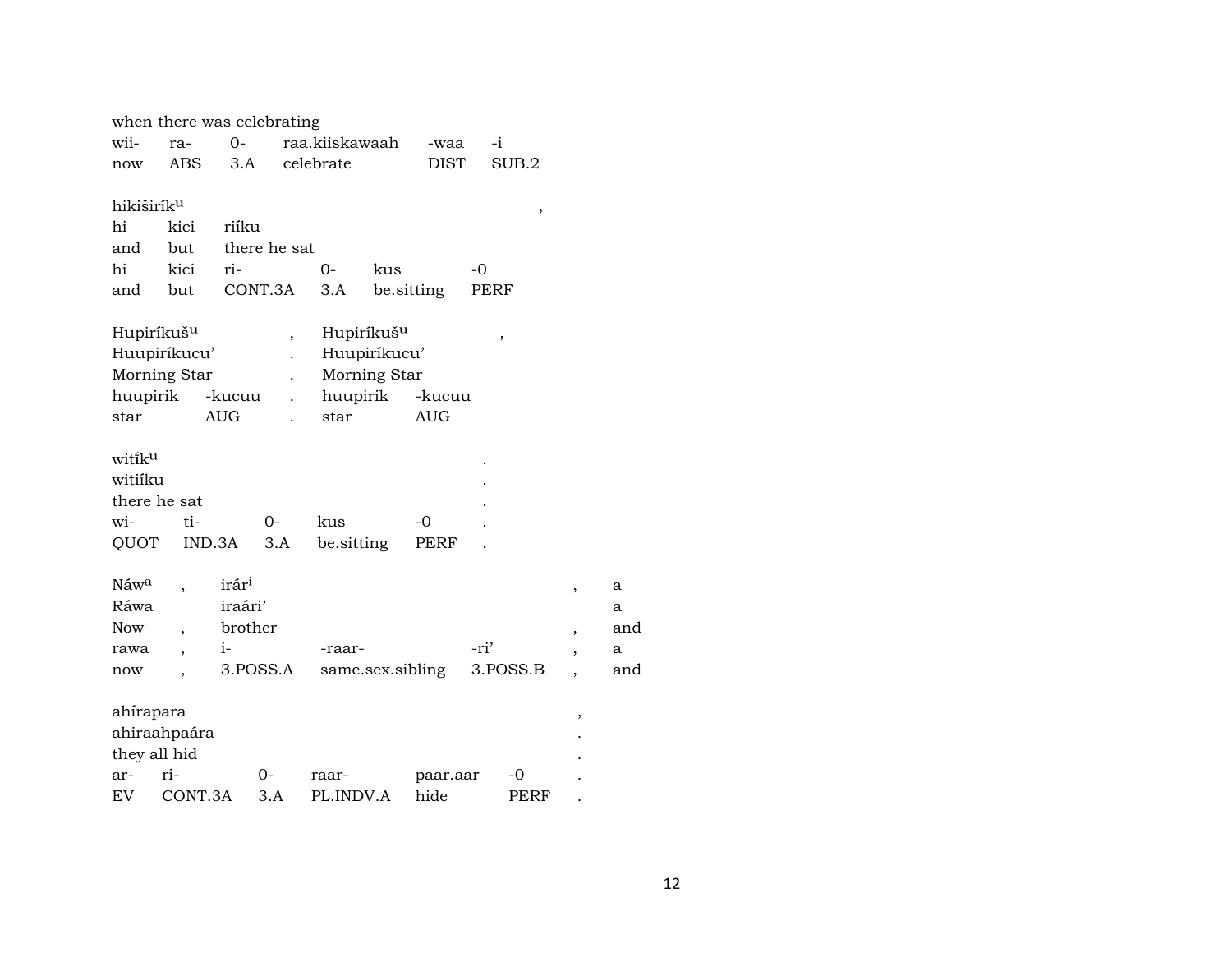| šápat                           | a             |        | ahápara           |                          |          |       | $^\mathrm{,}$ |     |             |          |
|---------------------------------|---------------|--------|-------------------|--------------------------|----------|-------|---------------|-----|-------------|----------|
| Cápaat                          | $\mathbf{a}$  |        | ahápaara          |                          |          |       |               |     |             |          |
| The woman                       | and           |        | she hid           |                          |          |       |               |     |             |          |
| icapaak                         | a             | ar-    | ra-               | 0-                       | paar.aar |       | $-0$          |     |             |          |
| woman                           | and           | EV     | <b>ABS</b>        | 3.A                      | hide     |       | PERF          |     |             |          |
|                                 |               |        |                   |                          |          |       |               |     |             |          |
| siwitíkstu                      |               |        |                   |                          |          |       |               |     |             |          |
| Siwitikstu'                     |               |        |                   |                          |          |       |               |     |             |          |
| They made her                   |               |        |                   |                          |          |       |               |     |             |          |
| wi-<br>$\sin$                   |               | ti-    | $0-$              | ir-                      | uks-     | ra'uk | $-0$          |     |             |          |
| QUOT<br>DU                      |               | IND.3A | 3.A               | PL.3A                    | AOR      | make  | PERF          |     |             |          |
|                                 |               |        |                   |                          |          |       |               |     |             |          |
| Hupírikuš <sup>u</sup>          |               |        | Náwa              | $\overline{\phantom{a}}$ |          |       |               |     |             |          |
| Huupiríkucu'                    |               |        | Ráwa              |                          |          |       |               |     |             |          |
| Morning Star                    |               |        | Now               |                          |          |       |               |     |             |          |
| huupirik                        | -kucuu        |        | rawa              |                          |          |       |               |     |             |          |
| star                            | <b>AUG</b>    |        | now               |                          |          |       |               |     |             |          |
|                                 |               |        |                   |                          |          |       |               |     |             |          |
| nihuksuwirirutawah <sup>i</sup> |               |        |                   |                          |          |       |               |     |             |          |
| rihúksu'                        |               |        | wiriiruutawaahi   |                          |          |       |               |     |             |          |
| only                            |               |        | all were doing it |                          |          |       |               |     |             |          |
| rihuks-                         | $-u^{\prime}$ | wii-   | ra-               | $0-$                     | ir-      | ar-   | ut-           | aar | -waa        | $-i$     |
| only                            | <b>NOM</b>    | now    | ABS               | 3.A                      | PL.3A    | EV    | <b>PREV</b>   | do  | <b>DIST</b> | IMPF.SUB |
|                                 |               |        |                   |                          |          |       |               |     |             |          |

nihkurarítkawákaruku rihkuraritkawaákaruku their making fires ra- 0- ir- ku- rarit kawaaka.ra"uk -hus

,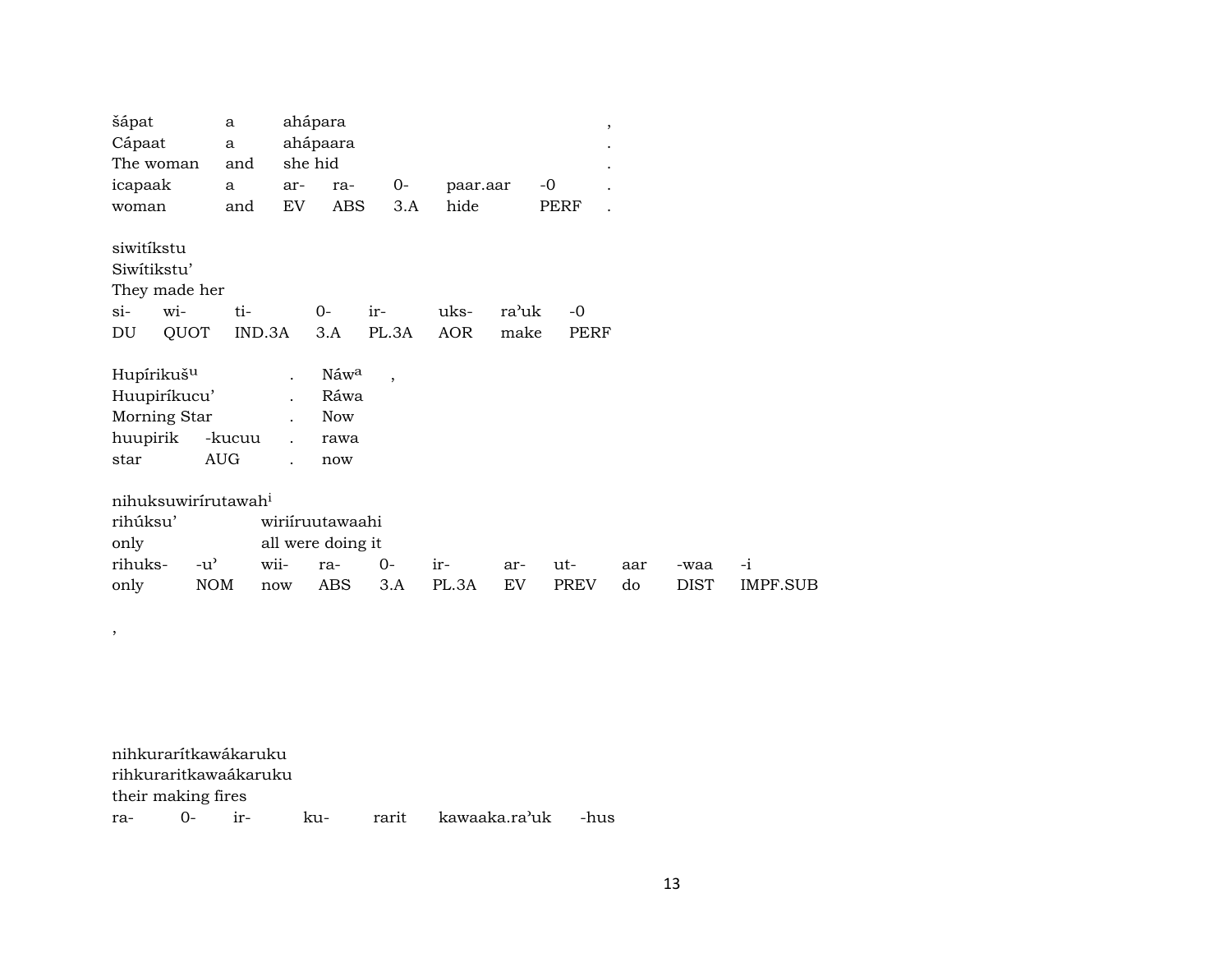| INF.A                                                                                               | 3.A                      | PL.3A      |                          | INF.B                | be.lit | make.DIST                  |                                            | <b>IMPF.SUB</b> |      |                |                 |
|-----------------------------------------------------------------------------------------------------|--------------------------|------------|--------------------------|----------------------|--------|----------------------------|--------------------------------------------|-----------------|------|----------------|-----------------|
| irári<br>$^\mathrm{,}$<br>iraári'<br>$\, ,$<br>$i-$<br>$\, ,$<br>$\overline{\phantom{a}}$           | brother<br>3.POSS.A      |            | -raar-                   | same.sex.sibling     | -ri'   | 3.POSS.B                   | $\overline{\phantom{a}}$                   |                 |      |                |                 |
| tiirirasuháir <sup>i</sup> tn<br>ti'iriirasuuhaá'iirit<br>these that you see                        |                          |            |                          |                      |        |                            |                                            |                 |      |                |                 |
| tii-                                                                                                | irii-                    | ra-        | $S-$                     | ut-                  |        | iirik<br>raa-              | $-0$                                       |                 |      |                |                 |
| this                                                                                                | that                     | <b>ABS</b> | 2.A                      | <b>PREV</b>          |        | see<br>way                 | SUB.4                                      |                 |      |                |                 |
| tiihirihkikárarawari                                                                                |                          |            |                          |                      |        |                            |                                            |                 |      |                |                 |
| ti                                                                                                  |                          | ihi        |                          | rihkiikáraraawari    |        |                            |                                            |                 |      |                |                 |
| these                                                                                               | $\overline{\phantom{a}}$ | uh         | $\overline{ }$ ,         |                      |        | fires they carry around    |                                            |                 |      |                |                 |
| tii                                                                                                 | $\overline{\phantom{a}}$ | ihii       | $\overline{\phantom{a}}$ | ra-                  | $0-$   | ir-                        | kiika-                                     | raar-           | ra-  | a.warii        | -hus            |
| this                                                                                                |                          | uh         | $\overline{\phantom{a}}$ | <b>ABS</b>           | 3.A    | PL.3A                      | fire                                       | PL              | PORT | go.around.IMPF | <b>IMPF.SUB</b> |
| irár <sup>i</sup><br>$\, ,$<br>Iraári'<br>$\cdot$<br><b>Brother</b><br>$i-$<br>$\ddot{\phantom{0}}$ | 3.POSS.A                 | -raar-     |                          | same.sex.sibling     | -ri'   | 3.POSS.B                   | $\,$<br>$\, ,$<br>$\overline{\phantom{a}}$ |                 |      |                |                 |
| nikutiruhú <sup>u</sup><br>rikutiruuhú'u                                                            |                          |            |                          |                      |        |                            |                                            |                 |      |                |                 |
| that is the way it was                                                                              | ti-                      |            |                          |                      |        | $\overline{a}$             |                                            |                 |      |                |                 |
| riku-<br>that.is                                                                                    | IND.3A                   |            | $O -$<br>3.A             | ruuhur<br>be.the.way |        | $\mathop{\rm EX}\nolimits$ |                                            |                 |      |                |                 |
|                                                                                                     |                          |            |                          |                      |        |                            |                                            |                 |      |                |                 |
| nikuraritkawákaruku                                                                                 |                          |            |                          |                      |        |                            |                                            |                 |      |                |                 |
| rihkuraritkawaákaruku                                                                               |                          |            |                          |                      |        |                            |                                            |                 |      |                |                 |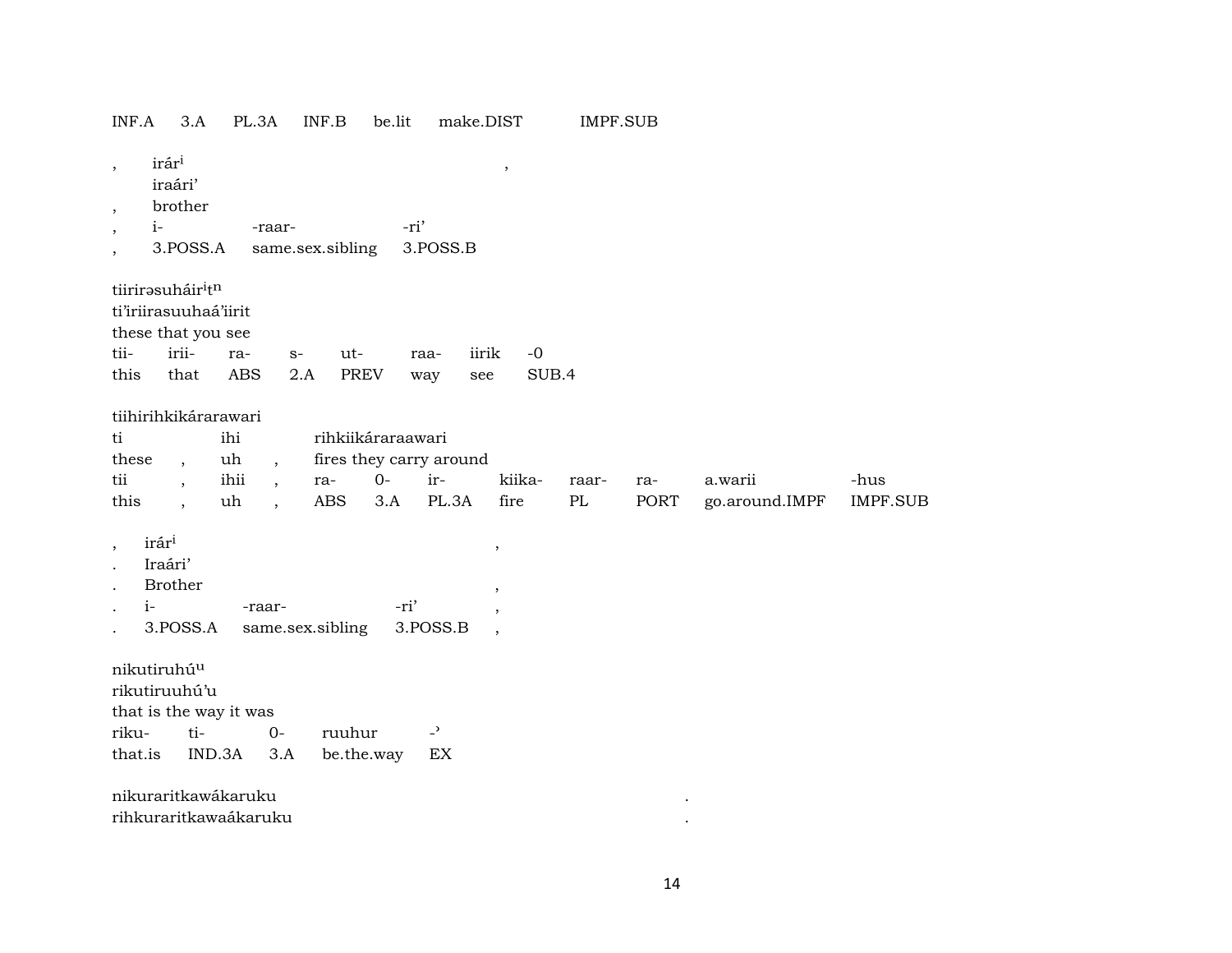|                | their lighting fires                            |                |                  |                  |                          |                      |                     |                          |             |          |             |             |
|----------------|-------------------------------------------------|----------------|------------------|------------------|--------------------------|----------------------|---------------------|--------------------------|-------------|----------|-------------|-------------|
| ra-            | $0-$                                            | ir-            | ku-              | rarit            |                          | kawaaka.ra'uk        | -hus                |                          |             |          |             |             |
| INF.A          | 3.A                                             | PL.3A          | INF.B            | be.lit           | make.DIST                |                      |                     | <b>IMPF.SUB</b>          |             |          |             |             |
|                |                                                 |                |                  |                  |                          |                      |                     |                          |             |          |             |             |
| Irári          |                                                 |                |                  |                  | $^\circ$                 |                      |                     |                          |             |          |             |             |
| Iraári'        |                                                 |                |                  |                  |                          |                      |                     |                          |             |          |             |             |
| <b>Brother</b> |                                                 |                |                  |                  | $\,$                     |                      |                     |                          |             |          |             |             |
| $i-$           | 3.POSS.A                                        | -raar-         | same.sex.sibling | -ri'<br>3.POSS.B | $\cdot$                  |                      |                     |                          |             |          |             |             |
|                |                                                 |                |                  |                  | $\overline{\phantom{a}}$ |                      |                     |                          |             |          |             |             |
|                | iritíšiksarihusuku                              |                |                  |                  |                          |                      |                     |                          |             |          |             |             |
|                | iritiíciksaariihusuuku'                         |                |                  |                  |                          |                      |                     |                          |             |          |             |             |
|                | that is what they used to do                    |                |                  |                  |                          |                      |                     |                          |             |          |             |             |
| irii-          | ti-                                             | $0 -$          | ir-              | ut-              | $i-$                     | uks-                 | aar                 | $-i$                     | -:hus       | -uuku    |             |             |
| that           | IND.3A                                          | 3.A            | PL.3A            | <b>PREV</b>      | <b>SEQ</b>               | AOR                  | do                  | <b>IMPF</b>              | <b>IMPF</b> | HAB      |             |             |
|                |                                                 |                |                  |                  |                          |                      |                     |                          |             |          |             |             |
|                | tahapakiahu                                     |                |                  |                  |                          |                      | nəsiš               | $\overline{\phantom{a}}$ |             |          |             |             |
|                |                                                 | tahapaki'aahu' |                  |                  |                          |                      | rásic               |                          |             |          |             |             |
|                | we call it                                      |                |                  | waki.a           |                          |                      | firesticks          |                          |             |          |             |             |
|                | ta-                                             | $t-$           | rak-             |                  |                          | -:hus<br><b>IMPF</b> | raasic<br>firestick |                          |             |          |             |             |
|                | IND.1/2A                                        | 1.A            | $1/2$ .PL        |                  | say.PL.IMPF              |                      |                     |                          |             |          |             |             |
|                | nakútarušuhárak <sup>i</sup> stiit <sup>n</sup> |                |                  |                  |                          |                      |                     |                          |             |          |             |             |
|                | Rakútaruucuha                                   |                |                  |                  |                          | rákis                |                     | tí'it                    |             |          |             |             |
|                | When they built a fire                          |                |                  |                  |                          | wood                 |                     | they are                 |             |          |             |             |
| ra-            | $0-$                                            | ku-            |                  | ta.ra.uc.wuh     | -a                       | rak                  | -kis                | ti-                      | $O -$       | $\Omega$ | -ik         | $-0$        |
| INF.A          | 3.A                                             | INF.B          | make.a.fire      |                  | SUB.1                    | wood                 | <b>DIM</b>          | IND.3A                   | 3.A         | be       | <b>DIST</b> | <b>PERF</b> |
|                |                                                 |                |                  |                  |                          |                      |                     |                          |             |          |             |             |

- . Kurítu
- . Kuriítu'
- . Blaze
- 
- . kuriit- -u'<br>. flame NOM . flame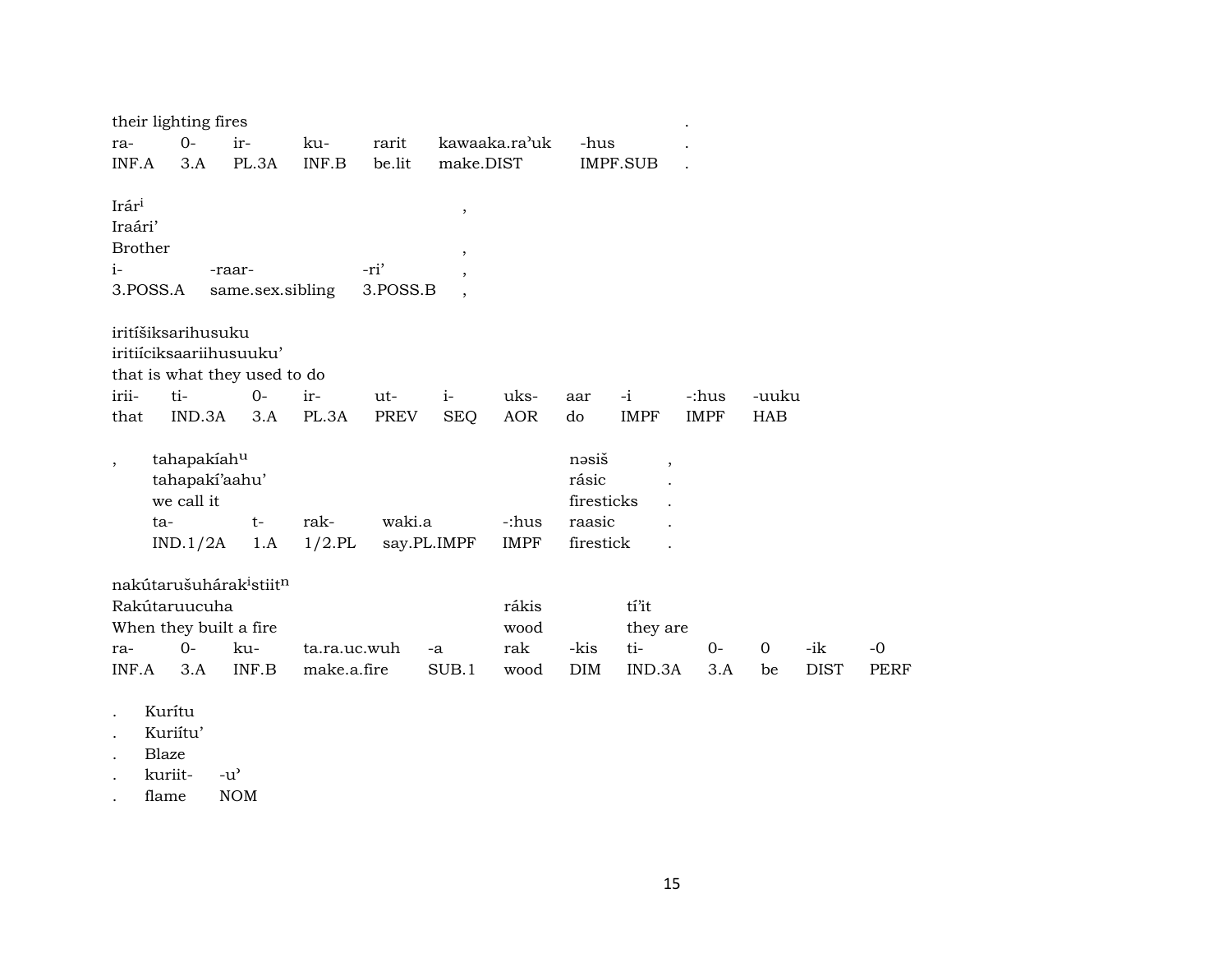|                  | kišiirikuhíkuraru  |                              |                                        |                  |             |                          |                 |             |
|------------------|--------------------|------------------------------|----------------------------------------|------------------|-------------|--------------------------|-----------------|-------------|
| kici             |                    | irikuuhikúraru               |                                        |                  |             |                          |                 |             |
|                  |                    | but that is what He gave us  |                                        |                  |             |                          |                 |             |
| kici             | irii-              | kuur-                        | ri-                                    | 0-               | ku-         | raar-                    | uh              | -0          |
| but              | that               | <b>DUB</b>                   | CONT.3A                                | 3.A              | 1.P         | 3PL.INAN.P               | give            | <b>PERF</b> |
| tirátpari        |                    |                              |                                        |                  |             | ,                        |                 |             |
| tirátpari        |                    |                              |                                        |                  |             |                          |                 |             |
|                  | while I live here  |                              |                                        |                  |             |                          |                 |             |
| tii-             | ra-                | $t-$                         | warii                                  |                  | -hus        |                          |                 |             |
| this             | ABS                | 1.A                          | be.going.about.IMPF                    |                  |             | IMPF.SUB                 |                 |             |
|                  |                    |                              |                                        |                  |             |                          |                 |             |
|                  |                    | wirihkurarítkaruku           |                                        |                  |             |                          |                 |             |
|                  |                    | Wirihkurarítkaruku           |                                        |                  |             |                          |                 |             |
|                  |                    |                              | When they spark (ie start) their fires |                  |             |                          |                 |             |
| wii-             | ra-                | $O -$                        | ir-                                    | ku-              | rarit       | ka.ra'uk                 | -hus            |             |
| when             | INF.A              | 3.A                          | PL.3A                                  | INF.B            | be.lit      | make.PL.P                | <b>IMPF.SUB</b> |             |
|                  |                    |                              |                                        |                  |             |                          |                 |             |
|                  |                    | hirikutirarirúk <sup>u</sup> |                                        |                  |             |                          |                 |             |
|                  | hi                 | rikutirariiruúku'            |                                        |                  |             |                          |                 |             |
|                  | and                |                              | that one is lighting his fire          |                  |             |                          |                 |             |
|                  | hi                 | riku-                        | ti-                                    | rariit.ra'uk     |             | -:hus                    |                 |             |
|                  | and                | that.is                      | IND.3A                                 | light/ignite     |             | IMPF                     |                 |             |
| Náw <sup>a</sup> |                    | irár <sup>i</sup>            |                                        |                  |             |                          |                 |             |
| Ráwa             |                    | iraári'                      |                                        |                  |             | ,                        |                 |             |
| Now              |                    | brother                      |                                        |                  |             | $\overline{\phantom{a}}$ |                 |             |
| rawa             |                    | $i-$                         | -raar-                                 |                  | -ri'        |                          |                 |             |
| now              |                    | 3.POSS.A                     |                                        | same.sex.sibling |             | 3.POSS.B                 |                 |             |
|                  |                    |                              |                                        |                  |             |                          |                 |             |
|                  | nikuwitúatn        |                              |                                        |                  |             |                          |                 |             |
|                  | rikuwituú'ut       |                              |                                        |                  |             |                          |                 |             |
|                  | that is how it was |                              |                                        |                  |             |                          |                 |             |
| riku-            | wi-                | ti-                          | 0-                                     | ut-              | $\mathbf 0$ | $\overline{ }$           |                 |             |